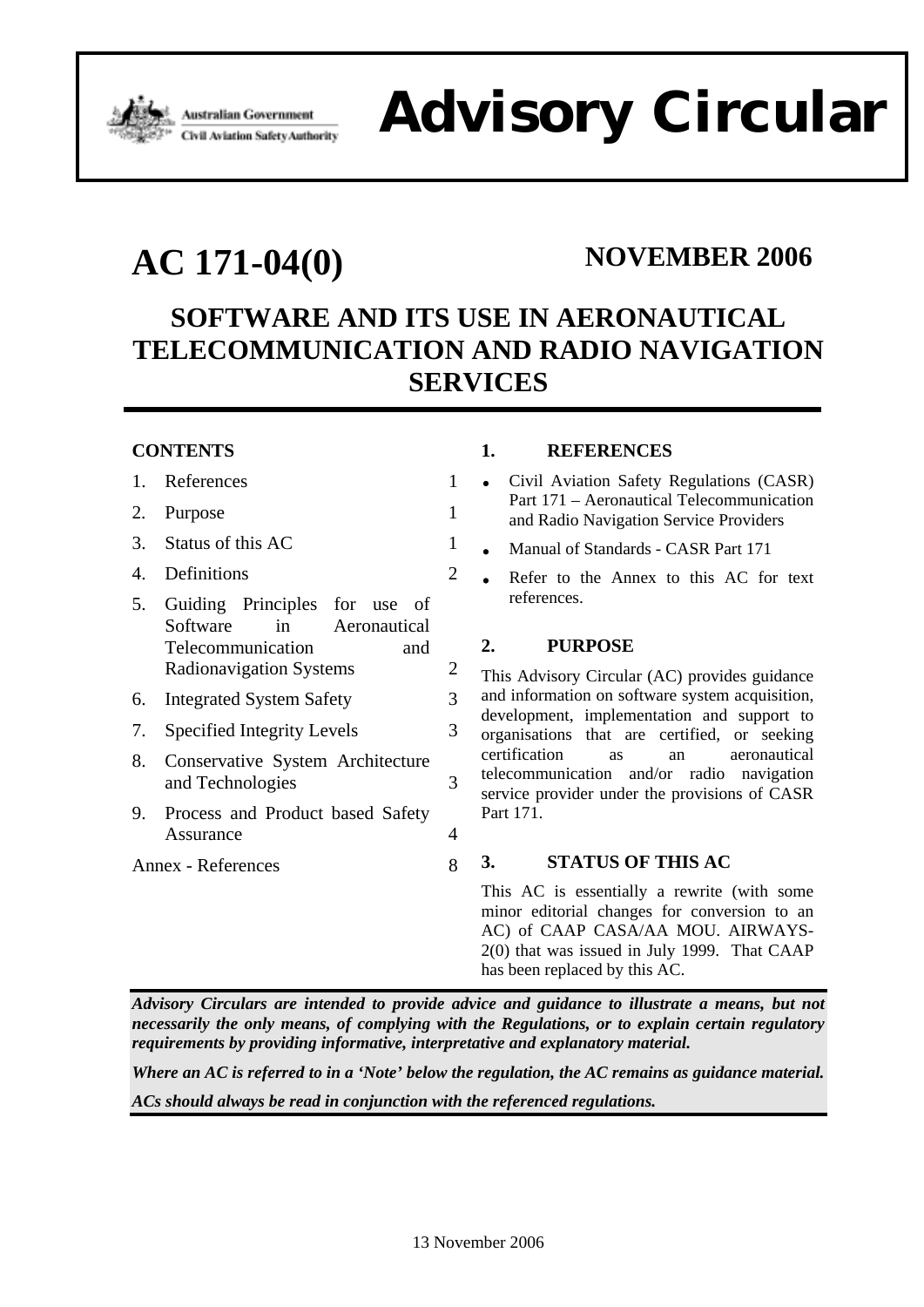#### **4. DEFINITIONS**

**4.1** In this AC, the definitions of the following terms are the same as those given in CASR Part 171:

*Aeronautical telecommunication service*: Refer to the definition at regulation 171.012 'Meaning of *telecommunication service'.*

*Radionavigation service*: Refer to the definition at regulation 171.010 'Interpretation'.

Where the word *'service'* or *'system'* is used, they are synonymous.

#### **5. GUIDING PRINCIPLES FOR USE OF SOFTWARE IN AERONAUTICAL TELECOMMUNICATION AND RADIONAVIGATION SYSTEMS**

**5.1** Aeronautical telecommunication and radionavigation systems being deployed today are not only increasingly complex and integrated, but also increasingly software based. It has therefore become imperative to consider safety aspects by a structured approach commencing early in the life-cycle of a new system, preferably at the operational concept phase.

**5.2** A number of professional bodies, associations and interested parties at national and international level are continually working to define 'best practice' as well as 'standards' applicable in the area of safety and software. An analysis of this effort reveals certain high level common principles present in most initiatives (forums, standards, articles, papers, etc.).

**5.3** The guidelines in this AC have been developed to outline those common principles, as CASA has adopted a non-prescriptive approach to regulating aeronautical telecommunication and radionavigation service providers.

**5.4** The principles apply equally across different application domains irrespective of the specific project organisation, engineering or management standards and practices applied.

**5.5** They can therefore be considered as guiding principles which should permeate the acquisition, development and implementation of systems where software is the technology of choice for safety critical functions.

**5.6** The principles are:

(a) Integrated System Safety;

(b) Specified Integrity Levels;

(c) Conservative System Architecture and Technologies;

(d) Process and Product based Safety Assurance.

*Note: Inasmuch as these guidelines relate to software in the context of system and safety issues, the subjects covered may well apply to other domains.*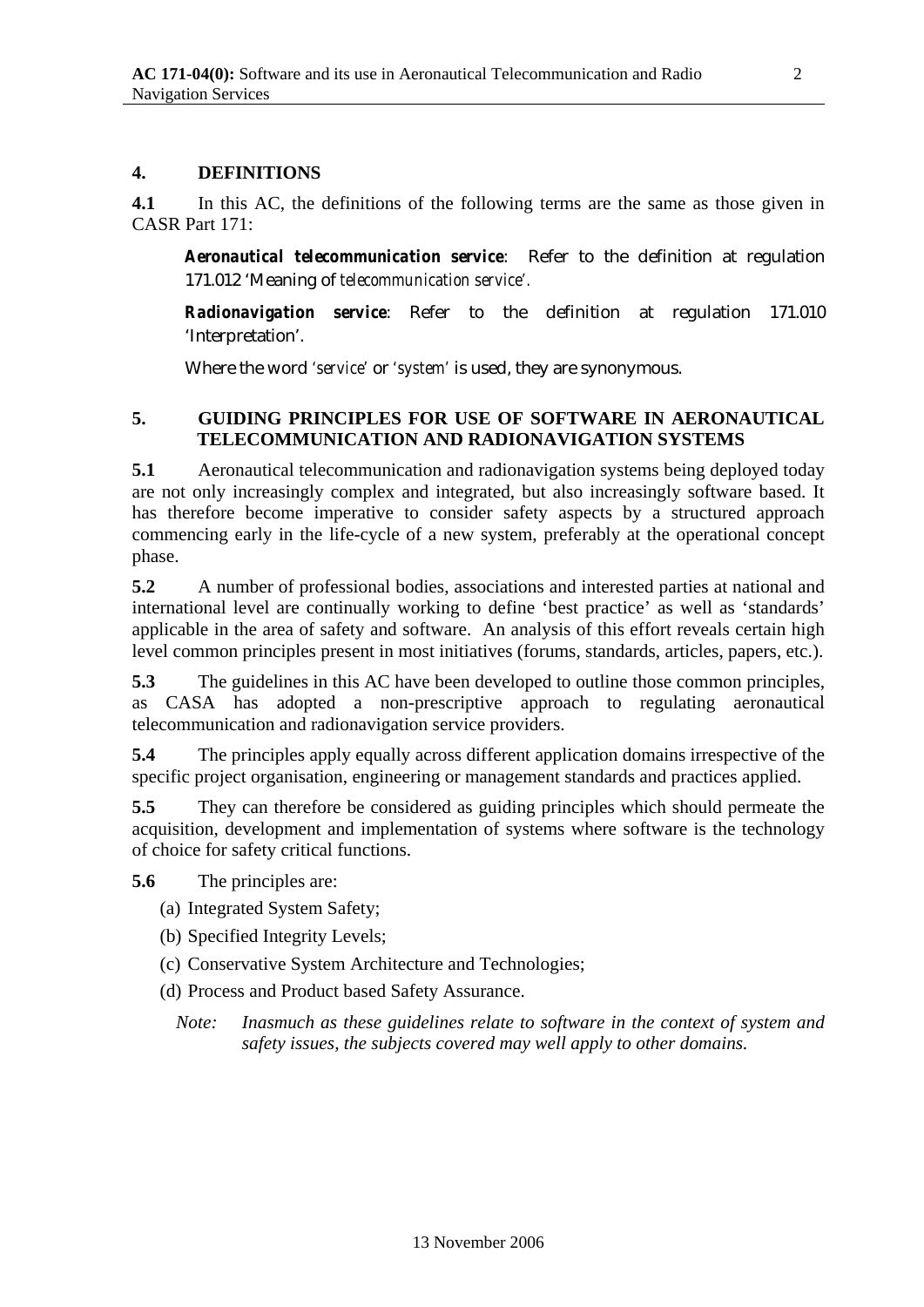#### **6. INTEGRATED SYSTEM SAFETY**

### **6.1 Principle**

**6.1.1** Taking a holistic approach, system safety should integrate and cut across all disciplines within a controlled and planned development environment and through all lifecycle phases. There should be no stand alone and unconnected safety activity, including software technology [see references 5, 12, 15, 17 at the Annex to this AC].

**6.1.2** Agencies or individuals implementing aeronautical telecommunication and/or radionavigation services should take full advantage of standard system safety techniques, apply them within the software discipline and not focus solely on increasing software reliability and availability [see reference 5].

#### **6.2 Rationale**

**6.2.1** Safety is not a property of individual system components, but rather of the working together of those components as an integrated whole where the system comprises people, procedures and equipment [see references 5, 10].

**6.2.2** System safety is about preventing accidents by building-in safety through the application of management and engineering techniques during all lifecycle phases [see reference 14].

**6.2.3** System safety provides the highest benefits when applied from early lifecycle phases (i.e. operational concept, early design) [see references 5, 14].

**6.2.4** The issue of whether the requirements themselves are safe is as important as whether the implemented service satisfies the requirements [see reference 5].

#### **7. SPECIFIED INTEGRITY LEVELS**

#### **7.1 Principle**

**7.1.1** Software safety assurance should be based either on the concept of specified Systematic Safety Integrity Levels [see reference 4] or Software Levels [see reference 11]. Each level should establish the set of processes and effort to be applied during development as well as the applicable techniques. Levels should be linked to the risk acceptability classification criteria of the project [see references 4, 11, 15].

#### **7.2 Rationale**

**7.2.1** Functions of differing criticality are implemented in software.

#### **8. CONSERVATIVE SYSTEM ARCHITECTURE AND TECHNOLOGIES**

#### **8.1 Principle**

**8.1.1** The system architecture should take into account current limitations in achieving and assessing software reliability [see references 3, 8].

**8.1.2** Safety should not be compromised by limitations of the implementing technology, (e.g. because a certain integrity cannot be reached) [see reference 16].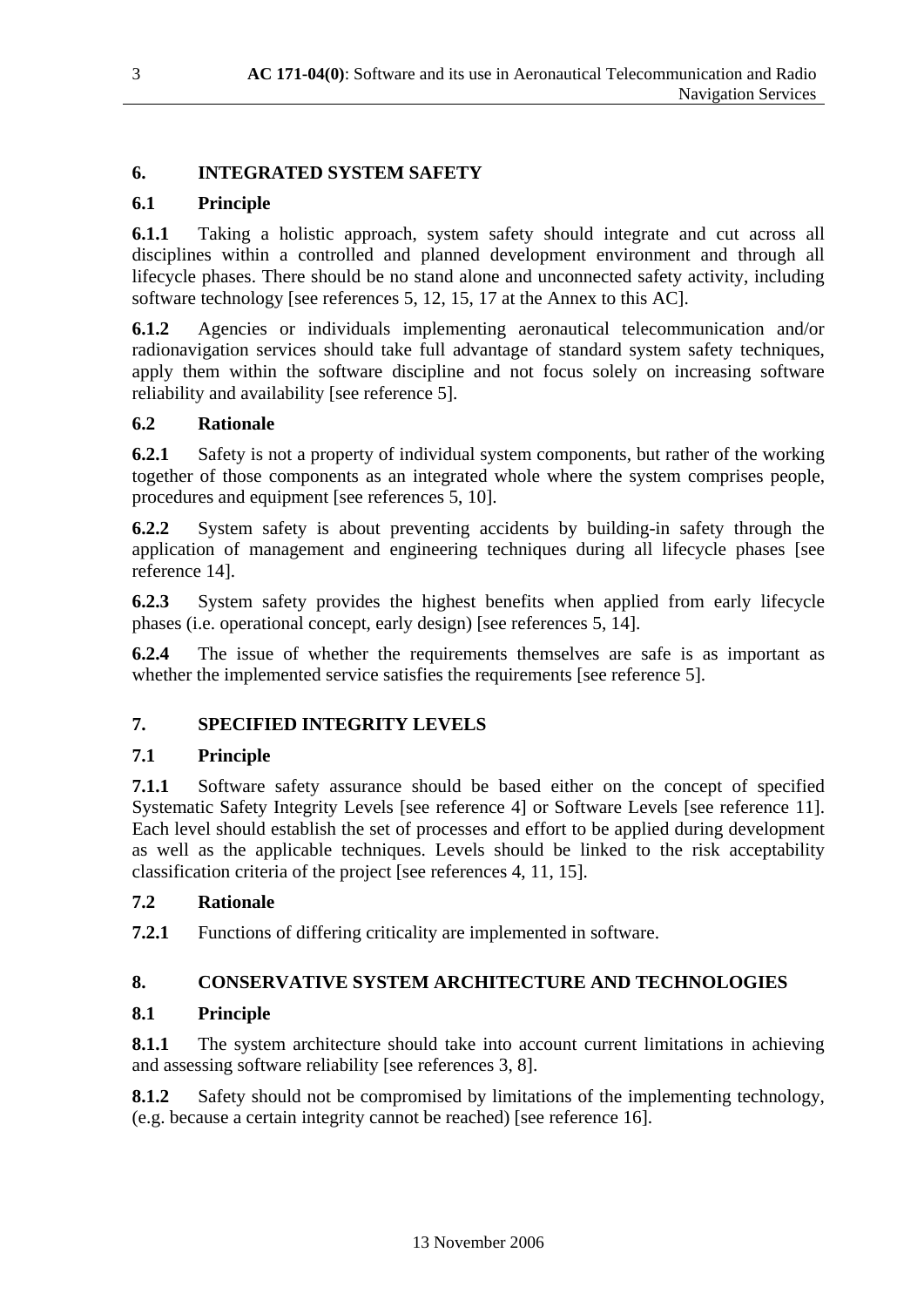**8.1.3** Where software design or design-process characteristics are utilised to justify the safety of a system (e.g. safety case) the information should be based on actual measurable levels of design dependability [see reference 8].

**8.1.4** Design should be kept simple [see reference 1].

**8.1.5** The introduction of new designs or technologies aimed at improving operational/economic efficiency should not result in a lowering of the current levels of safety beyond the level of the stated acceptability criteria for the service [see reference 6].

**8.1.6** 'Developmental' technologies should be considered for introduction into operational systems only after sufficient objective assurance has been gained to support their safe application.

#### **8.2 Rationale**

**8.2.1** Full validation of complex and or new designs is not always a feasible task.

**8.2.2** Building reliable safe software is not a trivial task; nor is demonstrating that safety and reliability have been attained.

#### **9. PROCESS AND PRODUCT BASED SAFETY ASSURANCE**

#### **9.1 Principle**

**9.1.1** Safety assurance should be gained by appropriate management of the development process. This involves:

- (a) using system management and engineering practices established by relevant national/international standards to minimise and control systematic and random failures [see references 4, 17]; and
- (b) timely monitoring of the development process and its outcome through a set of appropriate metrics [see reference 15]*.*

#### **9.2 Rationale**

**9.2.1** Safety is most effectively achieved by building it into the system [see references 5, 14].

**9.2.2** Safety arguments should be substantiated with objective and traceable evidence [see references 2, 5].

#### **9.3 Examples**

- **9.3.1** The following are examples of how this principle should be supported:
- (a) Planned software safety activities should integrate with system safety activities and should be documented either in a stand-alone plan or as part of the project plan [see references 4, 5].
- (b) Reasoning for safety significant decisions should be recorded along with supporting evidence. It is essential that traceability of hazards associated with safety requirements and their resolution, is maintained at all levels (system, sub-system, component) [see reference 2, 12, 17].
- (c) Safety requirements should be explicitly stated (function and integrity), formally verified and monitored for continuing fulfilment and suitability [see reference 4].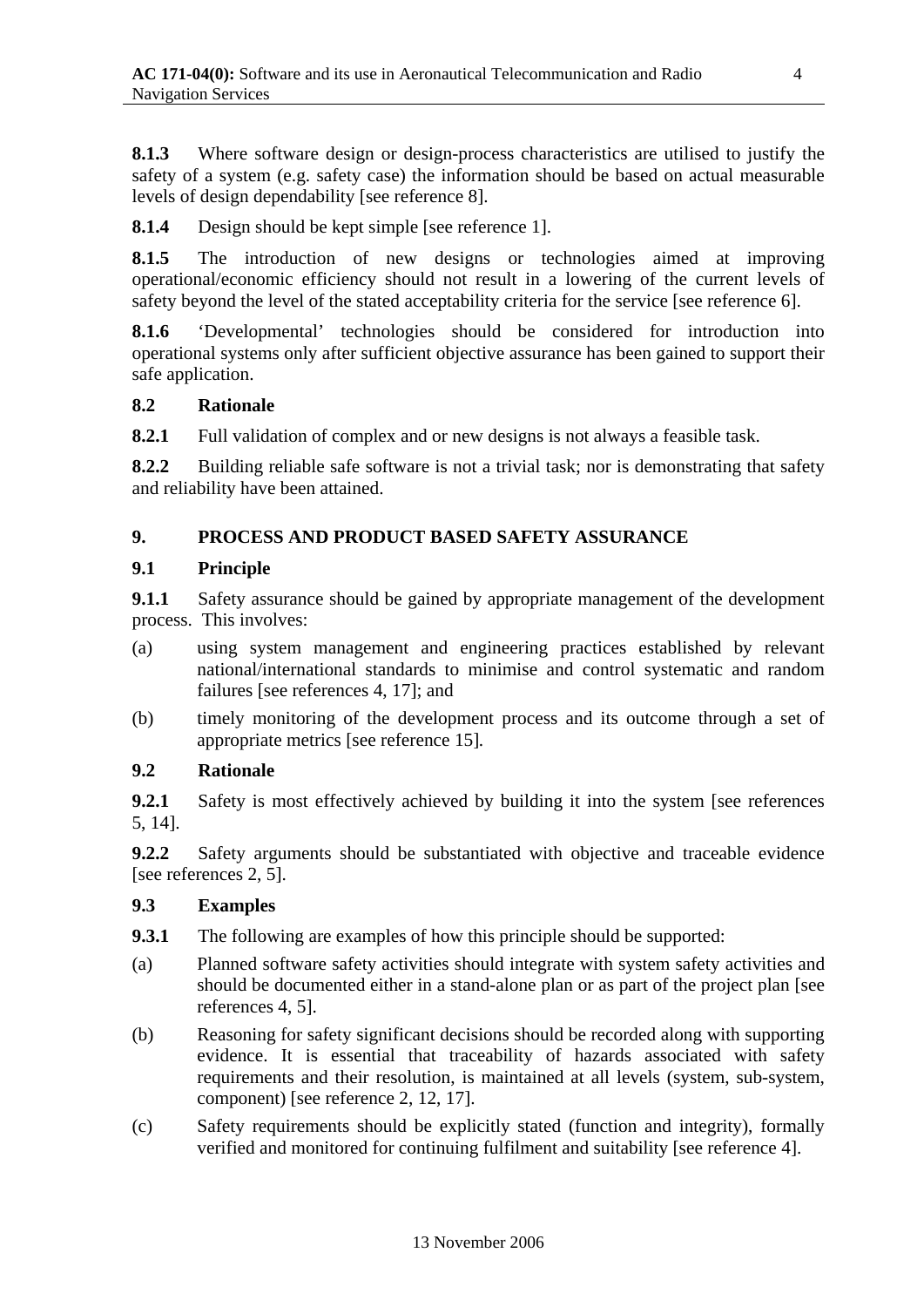- (d) Traceability should exist between safety requirements, design, implementation and ongoing operation [see references 4, 14].
- (e) The configuration should be tightly controlled. This includes a well documented and formal change management process covering analysis, approvals, implementation and verification [see references 4, 14].
- (f) Procedures should be adopted to minimise the introduction of systematic faults and applied in the framework of an organised development approach*.* These procedures should be available as a range of techniques applicable to different phases of development. Guidance to the selection of techniques according to the criticality of the system should also be documented and used to ascertain a supplier's capability and/or included as part of the contractual specification [see reference 4]. Examples of some techniques applicable during different phases are:
	- (i) Software Safety Requirements Specification: structured methods such as Data Flow Diagrams, formal specification notations such as Z;
	- (ii) Design & Development Architecture Design: Fault Detection and Diagnosis, Diverse Programming, Dynamic Reconfiguration;
	- (iii) Design & Development Development Tools and Programming Languages: Programming Language, Language Subset; Certified Translator or proven in use, CASE tools;
	- (iv) Design & Development Detailed Design: Structured Methodology, Defensive Programming, Structured Programming, Analysable Programs;
	- (v) Integration Testing: Functional and Black Box, performance, interface;
	- (vi) Modification: Impact Analysis, Re-verification of changed and affected modules, Revalidate Complete System;
	- (vii) Functional Safety Assessment: FTA, FMECA, Complexity Metrics.
- (g) The design should incorporate features for controlling both random and systematic failures during operations. A library of potential features should be available. Guidance for the use of those features should take into account the criticality of the system. (Note: IEC61508 recognises systematic faults of four different types: hardware design; environmental stresses; operator mistake; software design) [see reference 4]. Examples of such features are: Fault Detection and Diagnosis; Diverse Hardware; Graceful Degradation; Input Acknowledgement; Modification Protection.
- (h) Software and systems engineering effort should be integrated and managed through policies and procedures which refer to or are based on nationally or internationally accepted standards applicable to all systems being procured.
- (i) Verification of safety requirements should be done progressively during development (partly by the developer) and the degree of independence of the verification effort should be commensurate with the criticality of the system and task.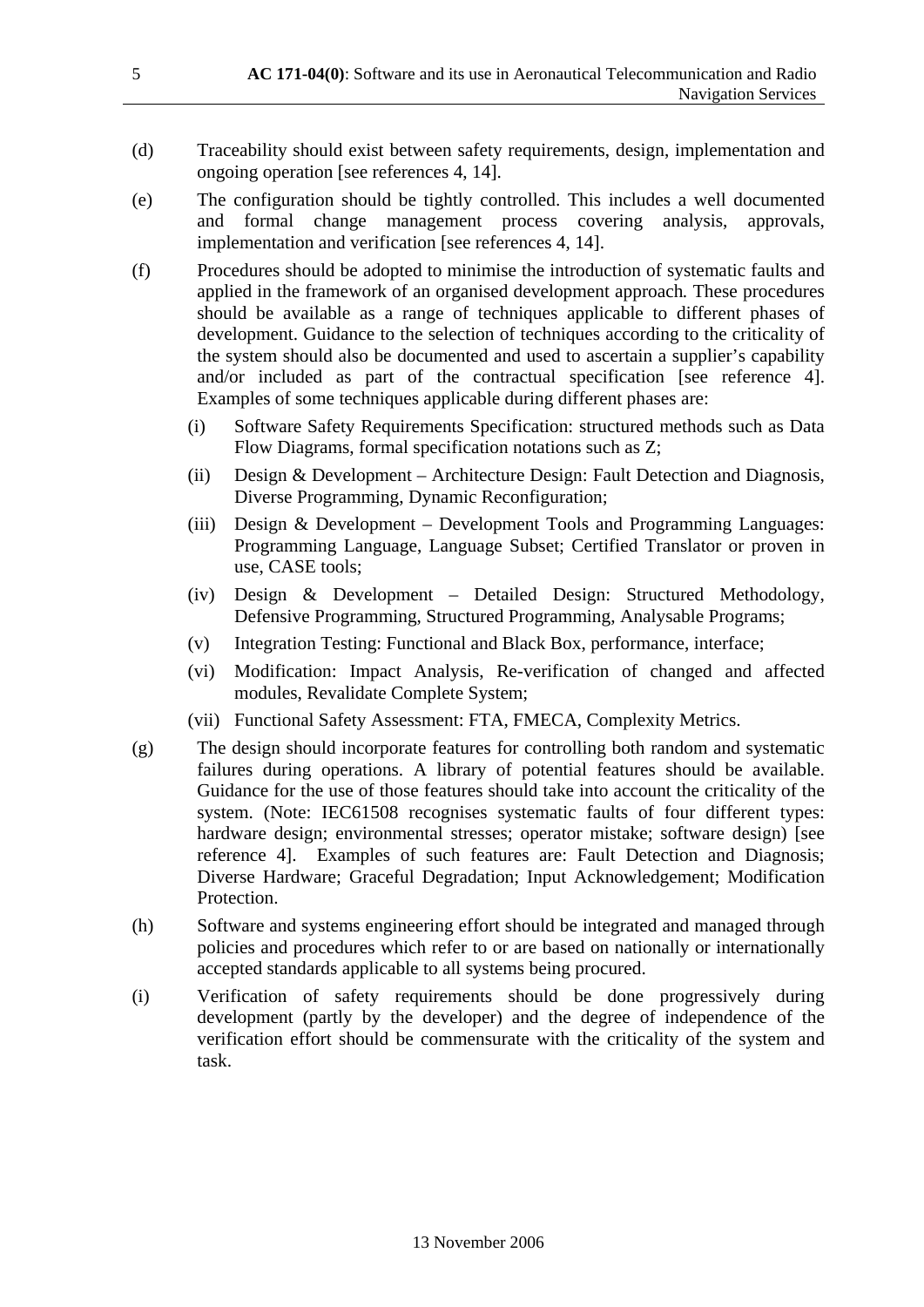- (j) Independent audits should be carried out during development in order to monitor compliance with development methods and safety plans. The degree of independence should correspond with the required integrity level. The highest level should call for a completely independent organisation. Audit results should be used as input during safety assessments [see reference 4].
- (k) Software based systems normally have a large number of states rendering exhaustive testing impractical. This limited assurance should be recognised and balanced by seeking appropriate confidence in the design [see reference 5].
- (l) Negative and stress testing should always be included.
- (m) Policies should give guidance to both the handling of failures during, and in the design of tests that subject an already integrated and installed system to a realistic input environment for a set period of time. Such a test is sometimes referred to as 'operational test'. Examples of topics which should be dealt with by policies are:
	- (i) The operational profile used during testing should represent a comprehensive and realistic operating environment. Documentation should substantiate this.
	- (ii) Criteria should be established to define what failures render a system noncommissionable. They should describe how frequency of failure and severity of consequence are taken into account.
	- (iii) Guidance should be given to determine the length of time an 'operational test' is to be run without failures, before a system can be considered reliable enough to be commissioned. The guidance should be supported by a documented rationale.
	- (iv) Should the operational test demonstrate that the product delivered by the development process is actually less reliable than expected, doubts will be cast over the actual effectiveness of the process. Therefore, policies should specify and justify whether, after each fault correction, the new and supposedly correct software is to be subject to the previous operational test or one that is actually more stringent [see reference 9].
	- (v) For example, it would be expected that after strictly following an appropriately rigorous development process, no high-consequence failure occurs at all during an appropriately designed and long operational test. Should such a failure occur, it would be sensible to subject the new software to a more 'thorough' operational test than before.
- (n) The decision to release software for operational use should be based on the level of assurance that an appropriate design process has factually been followed as well as the actual results from a reliability growth program. This assurance should be sought irrespective of the type or architecture of the hardware-host (e.g. mini computer, personal computer, micro computer, programmable logic controller, networked, standalone, etc.) and regardless of the software maturity (e.g. already proven in use, modification of existing-proven software, a newly released commercial off-the-shelf product or a totally new development). Note that depending on the level of software maturity as well as visibility granted to the service provider, the actual evidence may take different forms [see reference 15].
- (o) Suppliers should be required to 'certify' that the delivered product, the management of its development and the development method comply with the service provider requirements and specified national/international standards.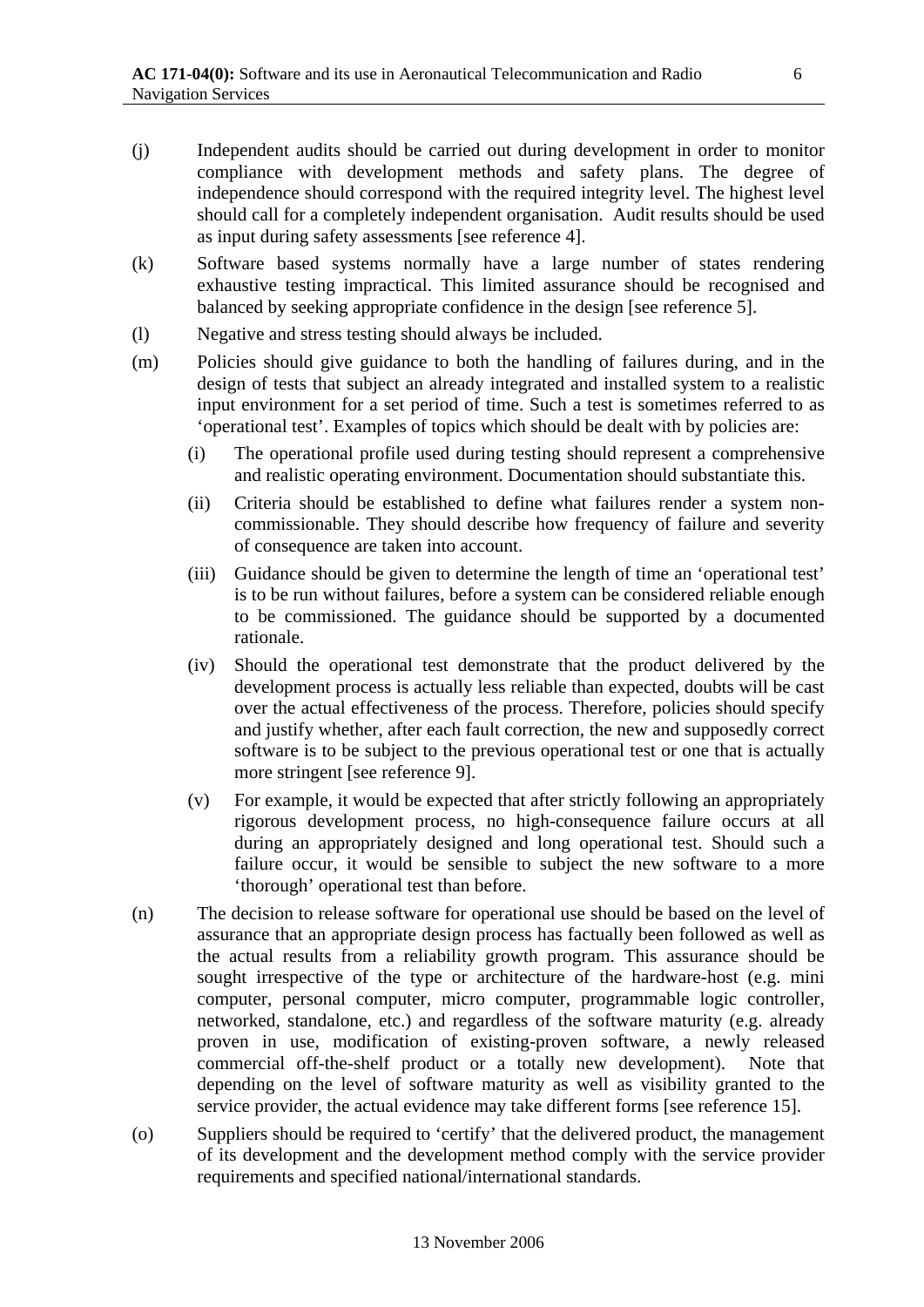- (p) Controls should be exercised before contract signature in order to evaluate subcontractors (suppliers to the service provider) and explicit evaluation criteria should be specified. For example:
	- (i) demonstrated degree of expertise in the field;
	- (ii) demonstrated degree of process maturity as an organisation;
	- (iii) current commitments;
	- (iv) certification against quality assurance standards; and
	- (v) use of national/international system and software safety standards.

Patrick Murray Group General Manager Air Transport Operations Group